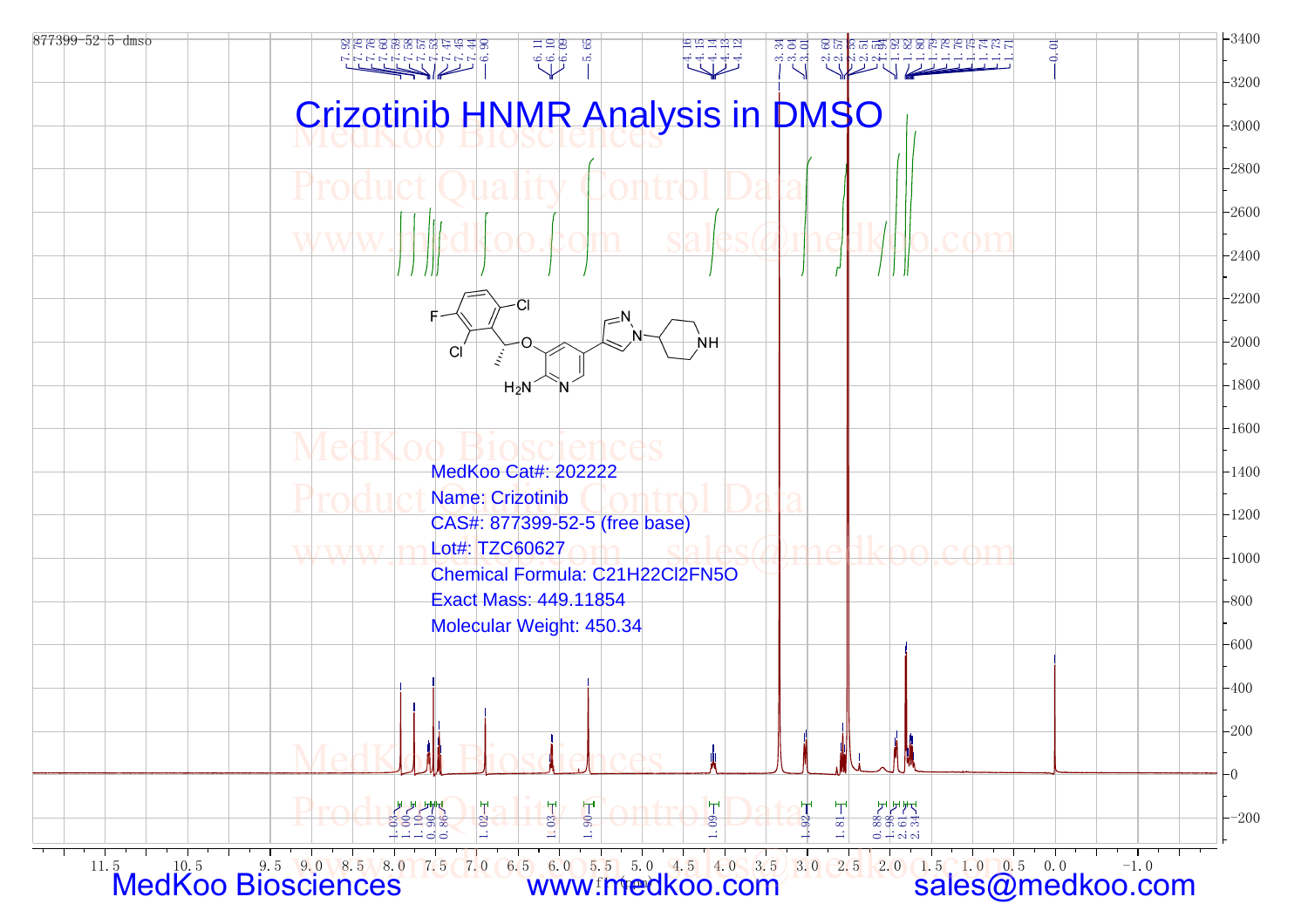## Crizotinib HPLC Analysis

**Acq. Operator Spec. Reported**  **: 877399-52-5 : C**

**Location : P2-F-05 Inj : 0 : Integration Inj Volume : 5 ul**





MedKuo Biosciences

MedKoo Cat#: 202222 Name: Crizotinib CAS#: 877399-52-5 (free base) Lot#: TZC60627 Chemical Formula: C21H22Cl2FN5O Exact Mass: 449.11854 Molecular Weight: 450.34